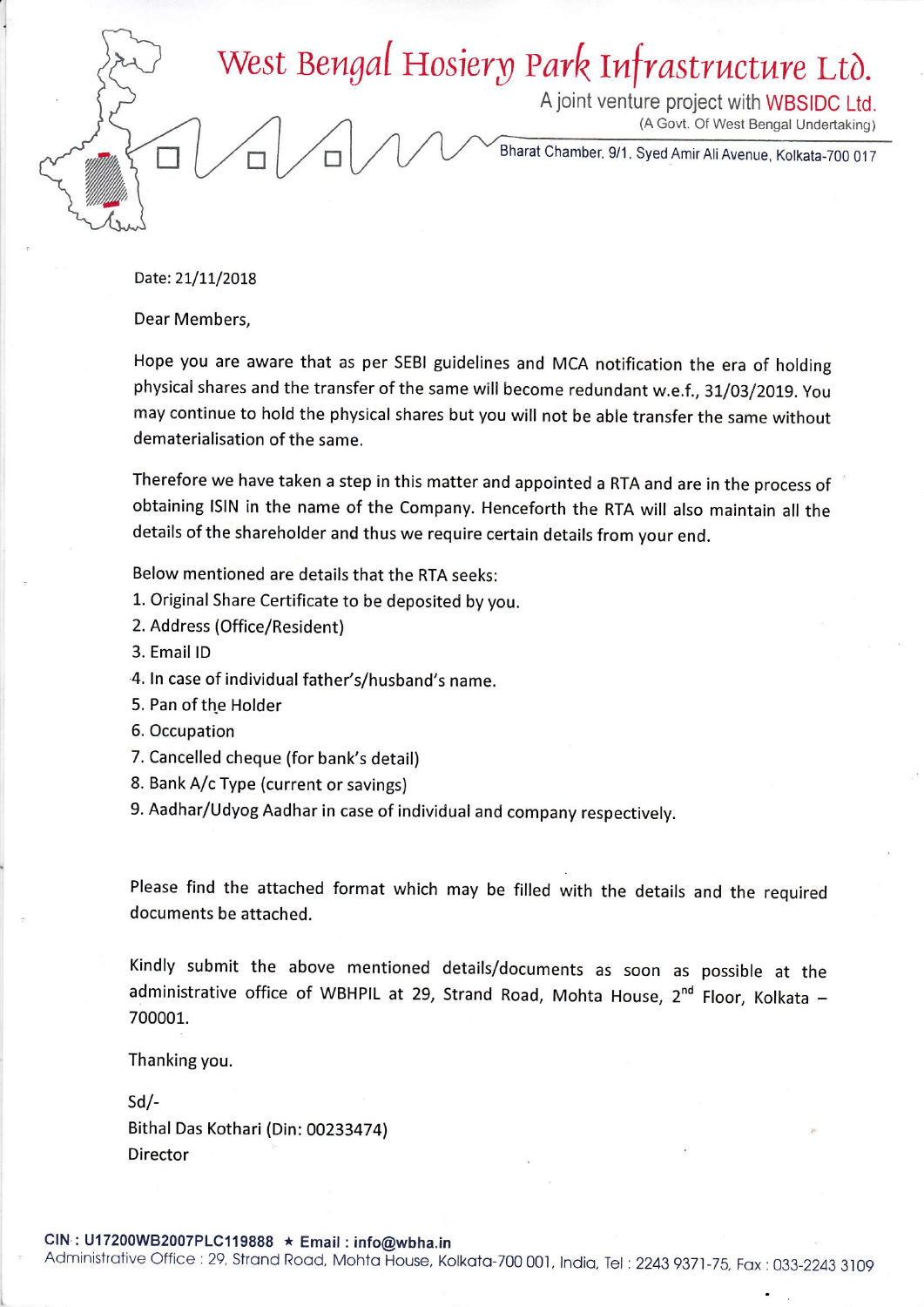## West Bengal Hosiery Park Infrastructure Ltd.

A joint venture project with WBSIDC Ltd.<br>(A Govt. Of West Bengal Undertaking)

Bharat Chamber, 9/1, Syed Amir Ali Avenue, Kolkata-700 017

## **Format for the Details**

| SI<br>No.      | Documents                                                    | <b>Details</b>     |
|----------------|--------------------------------------------------------------|--------------------|
| $\mathbf 1$    | Original Share Certificates (Mention<br>the Certificate No.) |                    |
| $\overline{2}$ | <b>Address of Communication</b><br>(Residential/Office)      |                    |
|                |                                                              |                    |
| 3              | Email ID & Contact Number                                    |                    |
| $\overline{4}$ | Father's/Husband's name (If Individual<br>holder)            |                    |
| 5              | Pan of the Holder                                            |                    |
| 6              | Occupation                                                   |                    |
| $\overline{7}$ | Cancelled Cheque (for bank details)                          | <b>IFSC CODE -</b> |
|                |                                                              | <b>MICR CODE-</b>  |
| 8              | Bank A/c Type (Current or savings)                           |                    |
| 9              | Aadhar/Udyog Aadhar                                          |                    |

Administrative Office: 29, Strand Road, Mohta House, Kolkata-700 001, India, Tel: 2243 9371-75, Fax: 033-2243 3109